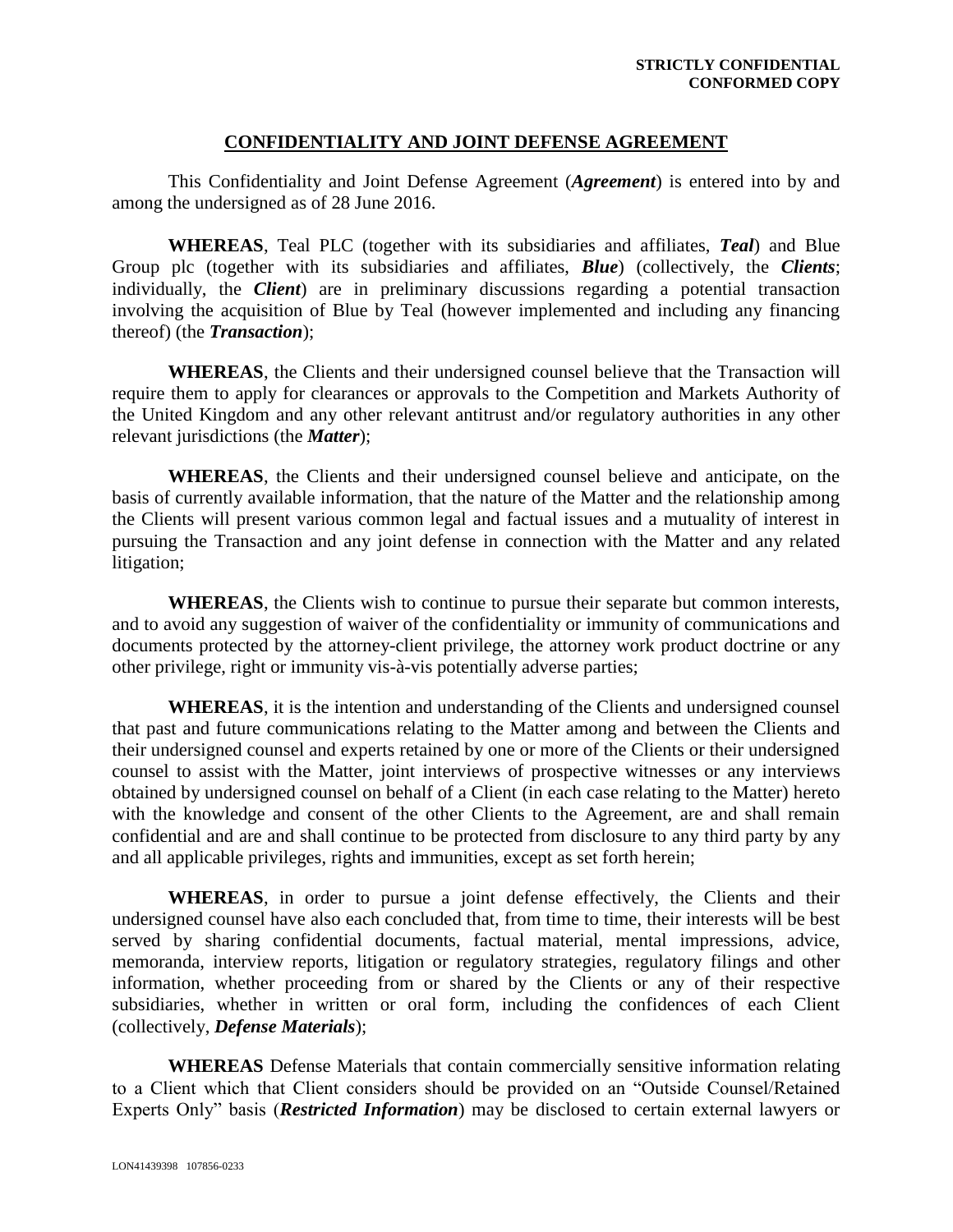economists advising the other Client in order to consider the need for and, where necessary, obtain the consent of a competition authority or other regulatory body;

**WHEREAS**, the Clients have entered into a Confidentiality Letter dated 20 June 2016 (the *Confidentiality Letter*) generally governing the disclosure of confidential information between them in connection with the Transaction and the terms of the Confidentiality Letter shall apply to the Restricted Information subject to the amendments and modifications set out in this Agreement; and

**WHEREAS**, it is the purpose of this Agreement to ensure that any exchange and/or disclosure of the Defense Materials contemplated herein does not diminish in any way the confidentiality of the Defense Materials and does not constitute a waiver of any privilege, right or immunity otherwise available,

IT IS THEREFORE AGREED as follows:

- 1. Except as expressly stated in writing to the contrary (including, in particular, the additional restrictions described below in relation to the treatment of Restricted Information), any and all Defense Materials obtained by any of the undersigned counsel from each other and/or each other's Client are being provided solely for internal use of the Clients, their undersigned counsel and other external advisers and external experts employed in relation to the Matter and shall remain confidential and shall be protected from disclosure to any other third party by the joint-defense privilege, the Client's attorney-client and solicitor-client privilege, the attorney work product doctrine, common interest privilege, legal professional privilege, legal advice privilege, litigation privilege and any and all other applicable privileges and immunities. All Defense Materials shall be used solely in connection with the Matter and shall not be used for any other business or commercial purpose whatsoever.
- 2. Restricted Information will be marked with an "Outside Counsel/Retained Experts Only" legend. The undersigned counsel hereby agree that to the extent that Restricted Information is disclosed to them, it will be kept confidential and disclosed only to (i) competition or regulatory partners, associates, employees or other staff (including support staff) of the law firms of the undersigned counsel who are working directly on the joint defense effort or any ensuing litigation, in either case with respect to the Matter (*Outside Counsel*); and (ii) local external competition or regulatory counsel, economic consultants and other external advisers and external experts (including, in each case, their support staff) working at the direction of the law firms on the Matter who shall undertake in writing to abide by this Agreement and whose employees working on the joint defense effort or any ensuing litigation shall each have been previously approved by Teal and Blue (such approval not to be unreasonably withheld or delayed) (*Retained Experts* and, together with Outside Counsel, the *External Antitrust Clean Team*). A list of key individuals who may receive Restricted Information shall be maintained by each firm of Retained Experts and there shall be a nominated individual at each firm of Retained Experts primarily responsible for ensuring compliance with this Agreement (the *Responsible Person*).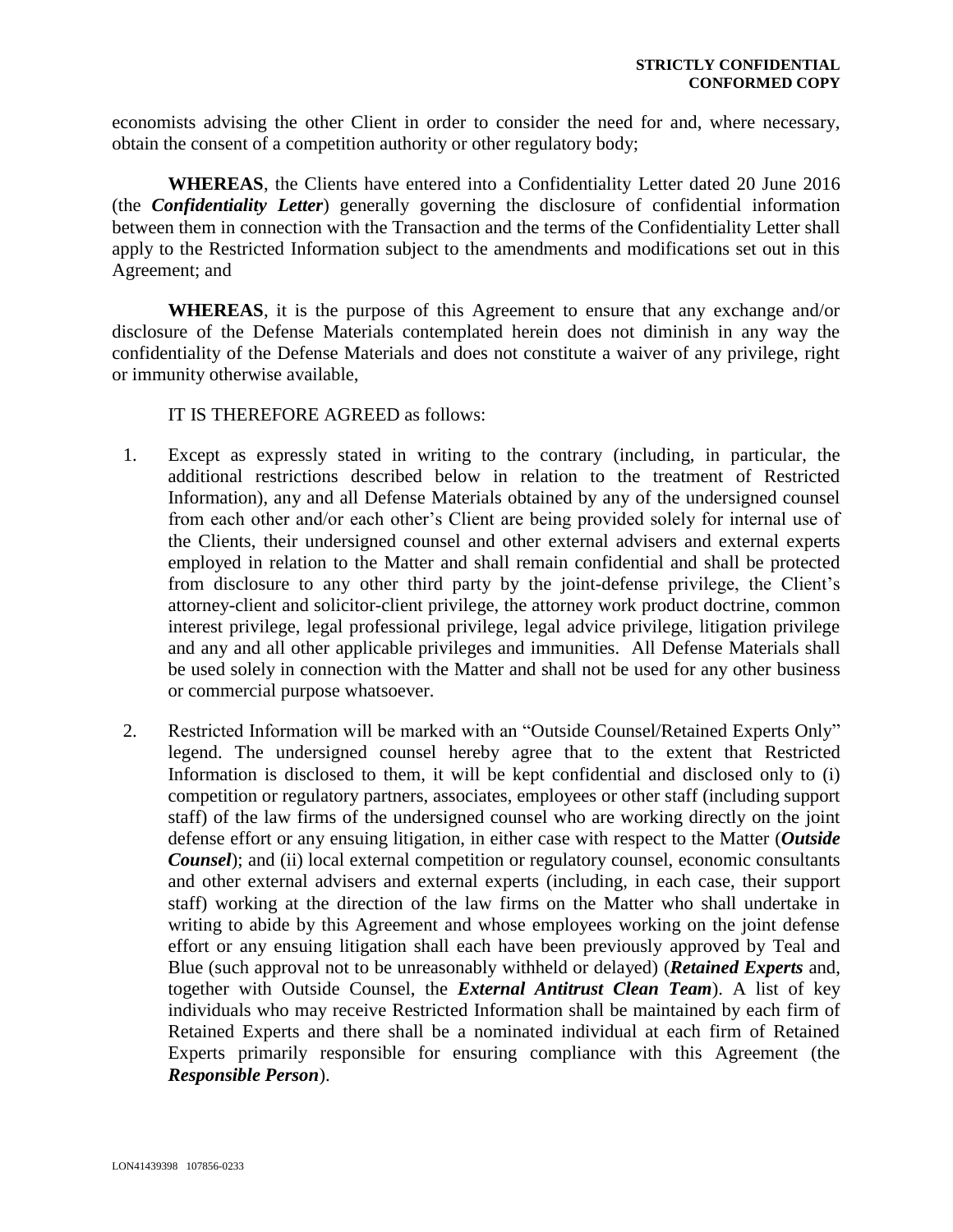**Restricted Information shall only be disclosed to the External Antitrust Clean Team and shall not be disclosed to any other person, entity, or agent, including officers or employees of the other Client (and specifically including inside counsel of the other Client and the corporate (or other) deal teams at the firm(s) of the undersigned counsel for the other Party), unless previously authorised in writing by the Party providing the Defense Materials (in which case the information ceases to be Restricted Information).**

All Defense Materials that a Client intends to be provided as Restricted Information shall be clearly identified, and marked to the extent reasonably practicable, as "Outside Counsel/Retained Experts Only". A Client shall mark electronic documents as "Outside Counsel/Retained Experts Only" by stating in the cover email that the attached Defense Materials are being provided on a "Outside Counsel/Retained Experts Only" basis.

- 3. It is expressly understood that nothing contained in this Agreement shall limit the right of the Clients to disclose any of their own documents or information, or any documents or information obtained independently and not pursuant to this Agreement, to anyone as they see fit.
- 4. For the avoidance of doubt, the Clients may, at any time, communicate in writing to each other that certain Restricted Information need no longer be held only by the External Antitrust Clean Team. At this point, the relevant information is no longer Restricted Information and can be shared with individuals outside the External Antitrust Clean Team (including, but not limited to, members of a Client's internal legal team) on such terms as may be agreed between the Clients and provided that such individuals have been approved in advance by the Clients and provided that the terms of the Confidentiality Letter and any other agreement in place between the Clients regarding the disclosure of confidential information between them in connection with the Transaction are observed.
- 5. The Clients, by each signing this Agreement, expressly consent and agree (and forthwith upon appointment of any Retained Expert in the future will expressly consent and agree) that Restricted Information of the other Client exchanged pursuant to this Agreement shall not be communicated to them, notwithstanding, among other provisions, the applicable rules of legal professional conduct or any similar provisions under other national, pan-national, state or local laws. The Clients shall not request that Restricted Information of the other Client be communicated to them.
- 6. The Clients and their undersigned counsel and any Retained Experts shall take all necessary steps to protect the confidentiality and/or applicable privilege of Defense Materials received from the other Client or undersigned counsel, including, in respect of the Restricted Information, complying with the arrangements set out in the submission by the undersigned counsel dated 27 June 2016 to the UK Panel on Takeovers and Mergers (the *Panel*) in relation to Practice Statement Number 30 issued by the Panel on 8 October 2015 and the confirmations to be given by them respectively as set out in letters in Appendix 1 to this Agreement and advising all persons permitted access to the information or Defense Materials of the contents of this Agreement and that the Defense Materials are privileged and subject to the terms of this Agreement.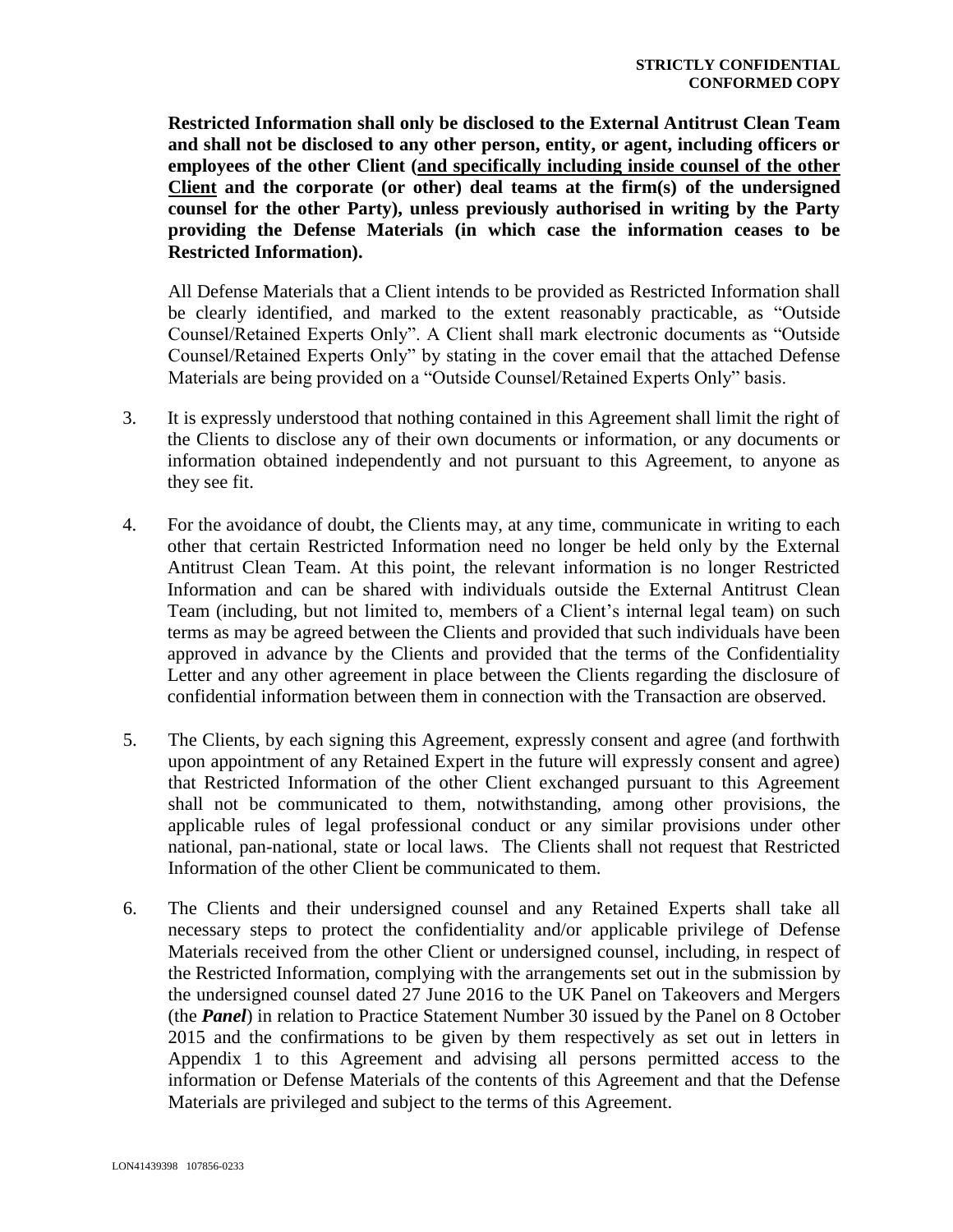- 7. No Client or undersigned counsel shall assert any claim of title or ownership over any Defense Materials received from the other Client or undersigned counsel, or any portion thereof. If any Defense Materials consist of computer software disclosed in object code form, no Client or undersigned counsel shall reverse engineer, reverse compile, or disassemble such object code, take any other steps to derive a source code equivalent thereof, or allow any other person to do so.
- 8. If any person or entity requests or demands, by subpoena or otherwise, any Defense Materials from any Client or undersigned counsel, that Client or undersigned counsel will immediately notify all counsel who are parties to this Agreement whose Client or who themselves may have rights in said materials and will take all steps necessary to permit the assertion of all applicable rights, privileges and immunities with respect to such Defense Materials, including permitting the other affected parties a reasonable opportunity to intervene and be heard, and otherwise cooperate fully with the other affected parties in any judicial proceedings relating to the disclosure of Defense Materials.
- 9. Nothing contained herein shall be deemed to create an attorney-client relationship between any undersigned counsel and anyone other than the Client of that counsel and the fact that undersigned counsel has entered this Agreement shall not in any way preclude that counsel from representing any interest that may be construed to be adverse to any other party to this Agreement or be used as a basis for seeking to disqualify any undersigned counsel from representing any other party in this or any other proceeding, whether under a grant of immunity or otherwise, because of such counsel's participation in this Agreement; it is herein represented that each undersigned counsel to this Agreement has specifically advised his or her respective Client of this clause.
- 10. Nothing contained in this Agreement shall limit the rights of any Client or undersigned counsel (a) to independently develop, procure, use and/or market products or services similar to any disclosed in Defense Materials; or (b) to use ideas, concepts, or techniques which were previously used, developed, or known by it, provided that such activity does not violate the express terms of this Agreement or any other legal right of the other Client or undersigned counsel.
- 11. Nothing in this Agreement shall oblige any Client or undersigned counsel to share or communicate any information or Defense Materials or independently obtained or created materials with any other Client or undersigned counsel hereto.
- 12. Except as expressly set forth herein, no other past or future action of the Clients, course of conduct of any of the Clients, or failure to act by any of the Clients, including, without limitation, the execution or acceptance of this Agreement and the delivery and acceptance by the Clients of the Defense Materials has given rise to, will give rise to, has served as a basis for, or will serve as a basis for, any obligation or liability on the part of any of the Clients.
- 13. Any Client or undersigning counsel disclosing Defense Materials pursuant to this Agreement represents that it has the right to make such disclosure under this Agreement,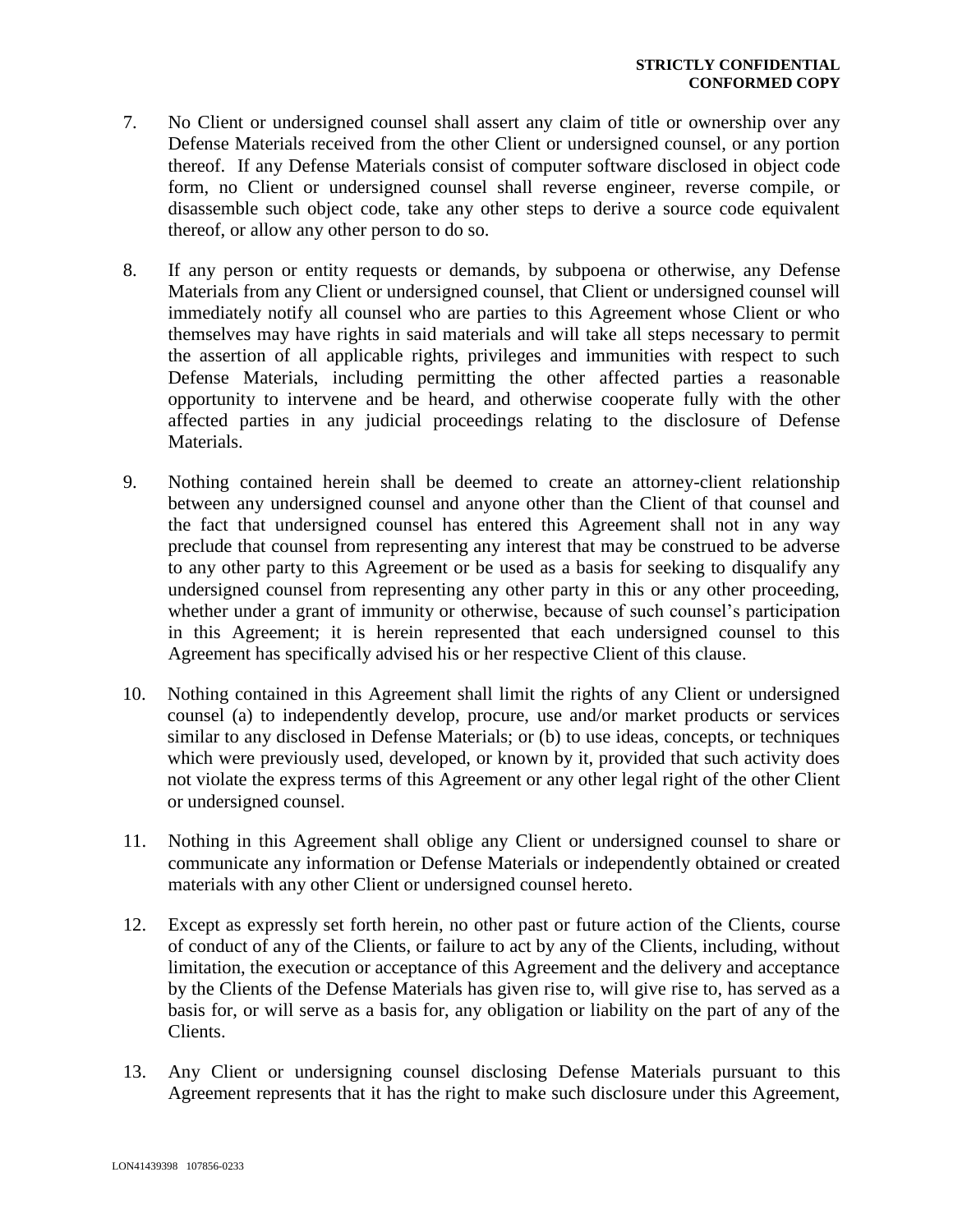but otherwise makes no representations or warranties, express or implied, as to the quality, accuracy, and completeness of any Defense Materials disclosed hereunder, and such Client or undersigned counsel, its affiliates and representatives shall have no liability whatsoever with respect to the use of or reliance upon the disclosed Defense Materials.

- 14. In the event that either Client chooses to withdraw from this Agreement, the appropriate counsel or Client shall promptly give notice of that fact to all other parties to this Agreement, and this Agreement shall terminate, except that (i) subject to clause 19, each Client and its undersigning counsel shall promptly return or destroy (and confirm such destruction in writing) all Defense Materials it received from the other client; and (ii) each Client and its undersigning counsel shall continue to be bound by the obligations of confidentiality provided herein with respect to Defense Materials previously furnished pursuant to this Agreement for a period of 2 years.
- 15. Teal, the undersigned counsel and any Retained Experts shall provide to the Panel a written confirmation substantially in the forms set out in Appendix 1, Parts A(i), B and C, or in such other form as the Panel requires. Blue shall provide to Teal a written confirmation substantially in the form set out in Appendix 1, Part A(ii). Teal and its undersigned counsel agree and acknowledge that the relevant confirmations being given by them and to be given by any Retained Expert engaged by Teal are being given by them for the benefit of Blue and may be relied upon and enforced by Blue as if expressly set out in Blue's favour in this Agreement. Teal shall take all necessary steps to ensure that it and its External Antitrust Clean Team comply with the arrangements set out in Appendix 2 in respect of the Restricted Information.
- 16. Each undersigned counsel (and, to the extent applicable taking into account the limitations in clause 2 above, Client) shall:
	- a. maintain a record of Defense Materials received, any copies made thereof and materials derived therefrom and the names of such persons to whom such information has been disclosed;
	- b. keep Defense Materials and any copies thereof secure and in such a way as to prevent unauthorised access by any third party; and
	- c. to the extent that Defense Materials are provided in electronic format, to the extent possible, not store such information on any computer, word processor or other device, unless access to the file is protected by password and restricted to those individuals who are actively engaged on the project and bound by this Agreement.
- 17. Each undersigned counsel (and, to the extent applicable taking into account the limitations in clause 2 above, Client) shall:
	- a. limit access to Defense Materials to specific individuals who are directly involved in the Matter; and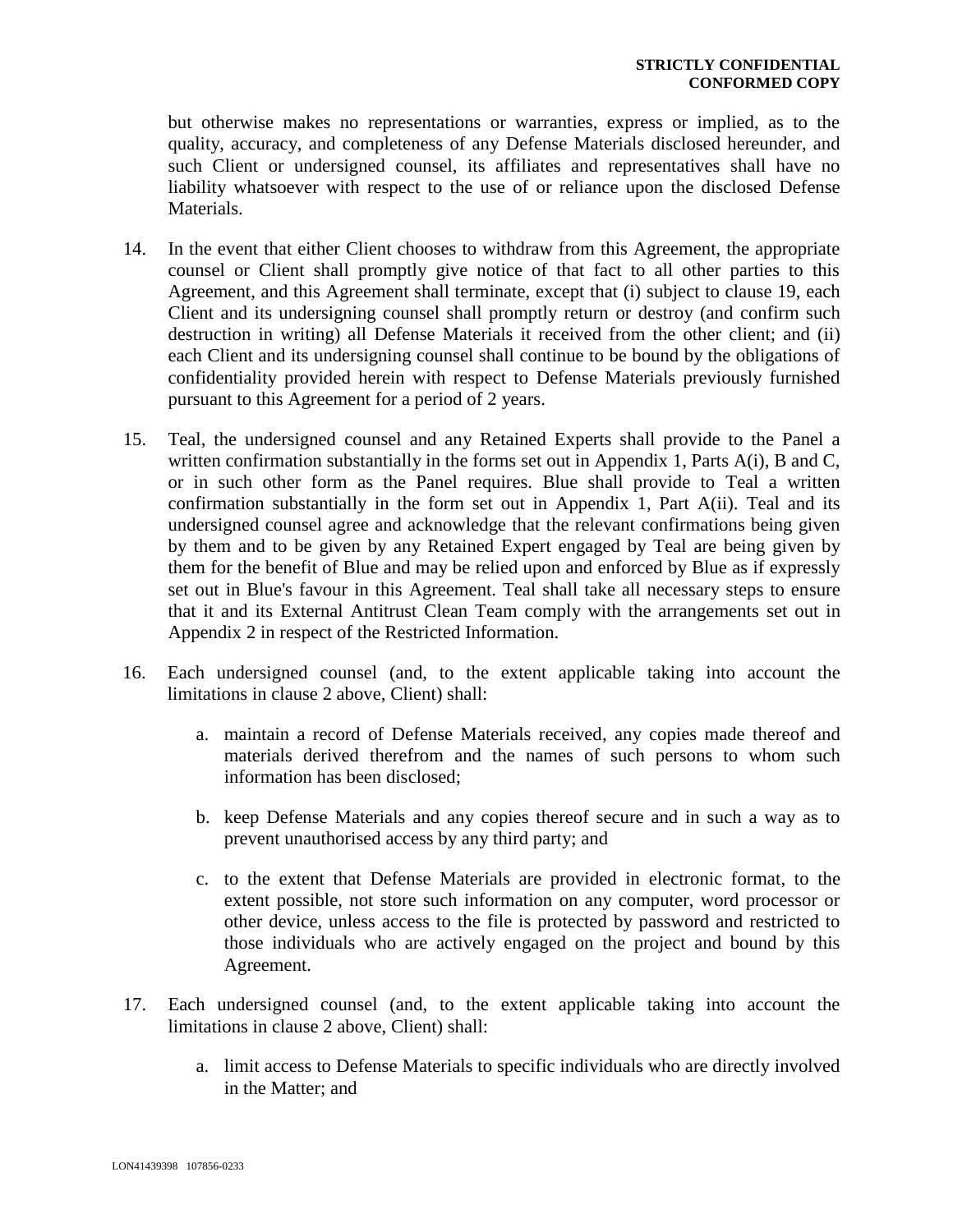- b. inform the other immediately if it becomes aware that any Defense Materials have been disclosed to any person otherwise than in accordance with this Agreement.
- 18. Clients or undersigned counsel will procure that the Retained Experts will adhere to the obligations provided for in clauses 16, 17, and 19 and set out in any confirmations provided to the Panel.
- 19. Within 30 days after termination of the Transaction, or termination of discussions or negotiations on the Transaction, each Client, undersigned counsel and Retained Expert shall return or destroy (and confirm such destruction in writing) all Defense Materials furnished by the other Client, undersigned counsel or Retained Expert pursuant to this Agreement, except to the extent otherwise required by law or by any applicable regulatory requirements or so as to comply with a bona fide records retention policy.
- 20. This Agreement, its terms, and the activities conducted pursuant to this Agreement, constitute confidential Defense Materials. Each Client and undersigning counsel agrees not to disclose this Agreement or its terms to anyone except insofar as permitted under the terms of this Agreement; provided that a copy of this Agreement may be provided to the Panel upon request.
- 21. This Agreement shall be binding upon each Client's respective successors, legal representatives and permitted assigns. This Agreement is solely for the benefit of the Clients hereto.
- 22. This Agreement shall be governed exclusively by the laws of England and Wales and the Clients and undersigned counsel submit to the exclusive jurisdiction of the English courts.
- 23. This Agreement constitutes the entire and complete agreement between the Clients and undersigned counsel and supersedes any earlier joint defense agreements between or among any of the undersigned regarding the Transaction, whether written or oral, pursuant to which Defense Materials have been exchanged. Notwithstanding the foregoing, the Confidentiality Letter is excluded from this provision and remains in force.
- 24. Whenever possible, each provision of this Agreement will be interpreted in such a manner as to be effective and valid under applicable law. If any provision of this Agreement is held to be prohibited by or invalid under applicable law, such provision will be ineffective only to the extent of such prohibitions or invalidity, without invalidating the remainder of such provision or the remaining provisions of this Agreement.
- 25. Each Client and undersigned counsel shall, and each Client shall procure that any Retained Experts or other External Antitrust Clean Team member retained by it shall, promptly notify the other Client upon becoming aware of any breach of this Agreement or any of the confirmations provided to the Panel in accordance with clause 15 above.
- 26. The Client and undersigned counsel acknowledge and agree that a breach of this Agreement by any Client, undersigned counsel, member of the External Antitrust Clean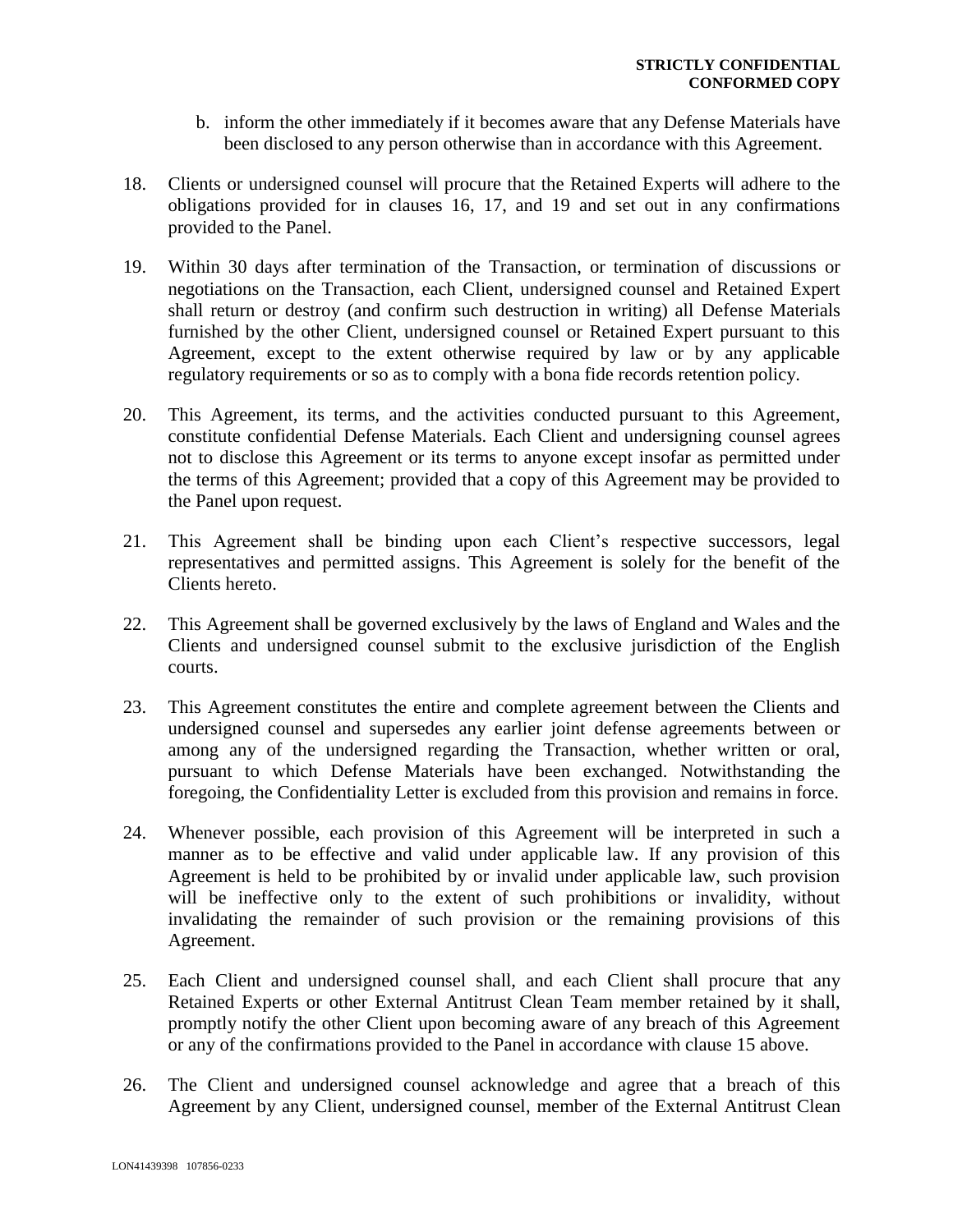Team or Retained Expert may cause continuing and irreparable injury to the business of a Client as a direct result of such violation, for which remedies at law may be inadequate, and that any Client shall therefore be entitled, in the event of any actual or threatened violation of this Agreement or such confirmations by another Client or anyone retained by such Client, and in addition to any other remedies available to it, to seek a temporary restraining order and to seek injunctive relief against the other Client to prevent any violations of this Agreement, and to seek any other appropriate equitable relief and no proof of special damages will be necessary to enforce the terms of this Agreement.

- 27. No failure or delay by any Client or undersigned counsel to this Agreement to exercise any right, power, or privilege hereunder shall operate as a waiver thereof, nor shall any single or partial exercise thereof preclude any other or further exercise thereof or the exercise of any right, power, or privilege hereunder.
- 28. This Agreement may be executed in one or more counterparts, all of which taken together shall constitute one and the same instrument.
- 29. This Agreement may not be amended or modified except by a written agreement signed by each Client and undersigned counsel hereto, provided that any Client may unilaterally designate additional counsel representing such Client with respect to the Transaction or the Matter, who shall, upon executing a copy of this Agreement and delivering such executed copy to the other Client or its undersigned counsel, become parties to the Agreement in all respects as if they were original undersigned counsel.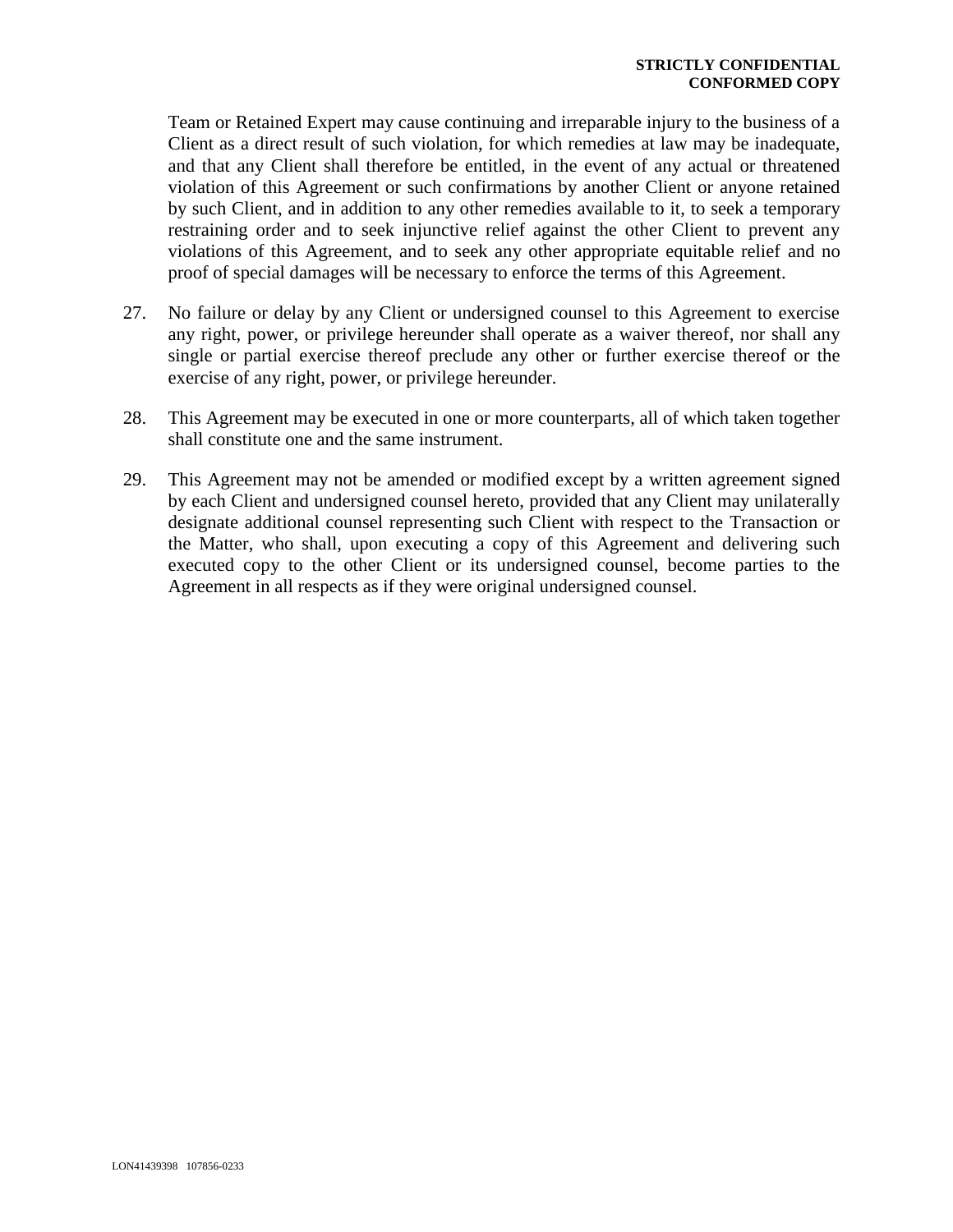#### **STRICTLY CONFIDENTIAL CONFORMED COPY**

IN WITNESS WHEREOF, the parties hereto have executed this Agreement as of the date first written above.

TEAL

By: /s/ Adrian Morris Date: 28 June 2016

FRESHFIELDS BRUCKHAUS DERINGER LLP Counsel to Teal

By: /s/ Alastair Chapman Date: 28 June 2016

BLUE

By: /s/ Charles Wilson Date: 28 June 2016

CLIFFORD CHANCE LLP Counsel to Blue

By: /s/ David Pudge Date: 28 June 2016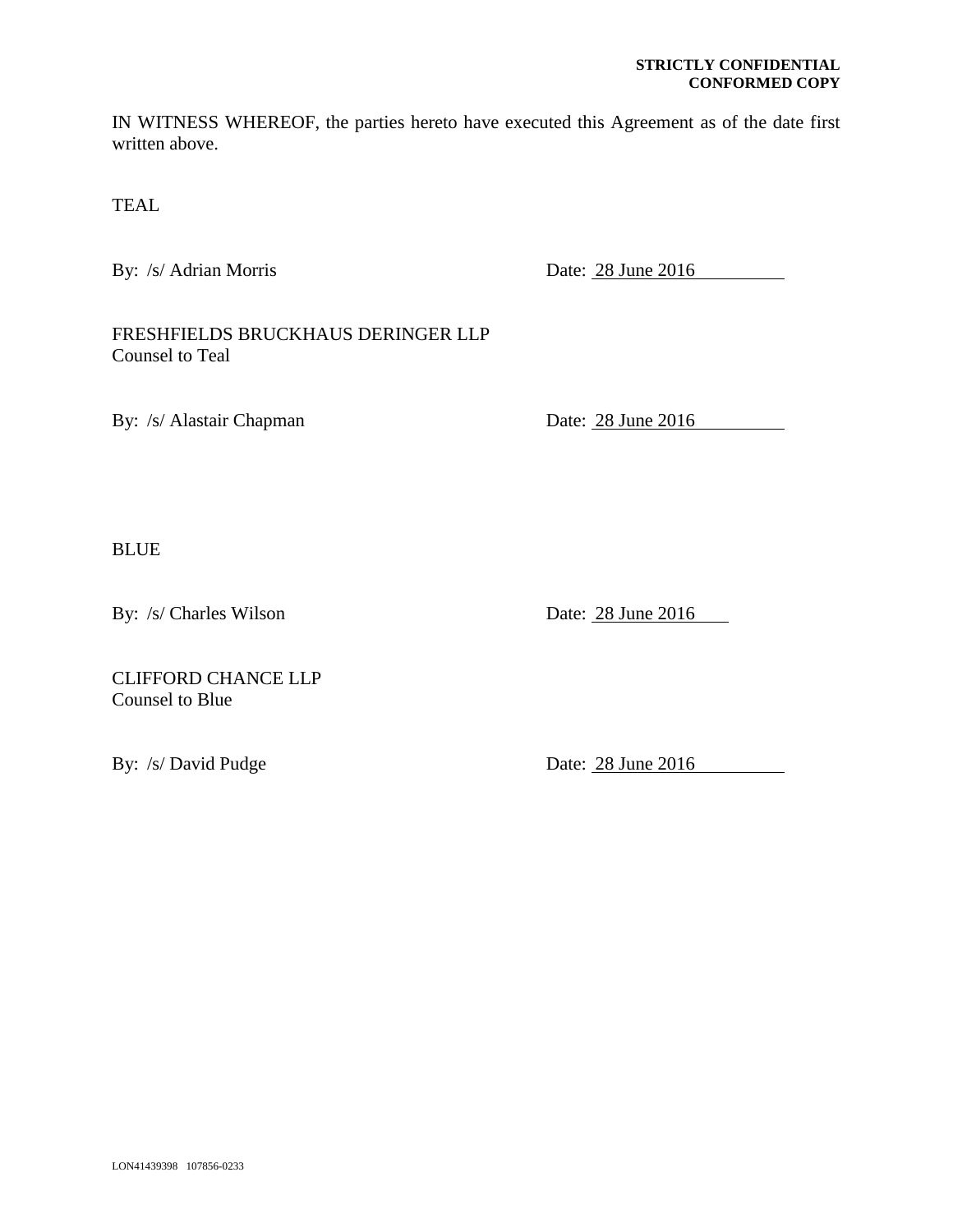### **APPENDIX 1**

### **PART A(i)**

### **Form of Confirmation of Teal**

[*Letterhead of Teal*]

**Private and Confidential**

[*Addressee*] The Takeover Panel 10 Paternoster Square London EC4M 7DY

### **By Email**

[*Date*]

Dear [*Addressee*],

### **TEAL PLC ("TEAL") / BLUE GROUP PLC ("BLUE")**

We refer to the discussions you have had with Freshfields Bruckhaus Deringer LLP regarding regulatory clearances with reference to a possible transaction involving Teal and Blue (the *Transaction*).

Pursuant to paragraph 4.1(c) of Practice Statement No 30, issued by the Takeover Panel and dated 8 October 2015, we confirm that:

- 1. we waive any rights to request the Restricted Information from any member of the External Antitrust Clean Team and waive any legal or professional obligations of disclosure which any member of the External Antitrust Clean Team may owe to us in respect of the Restricted Information;
- 2. no director or employee of Teal will receive or have access to any Restricted Information until the offer becomes unconditional in all respects, and
- 3. we will promptly inform the Panel if any Restricted Information comes into our possession.

Yours sincerely,

[*To be signed by Teal*]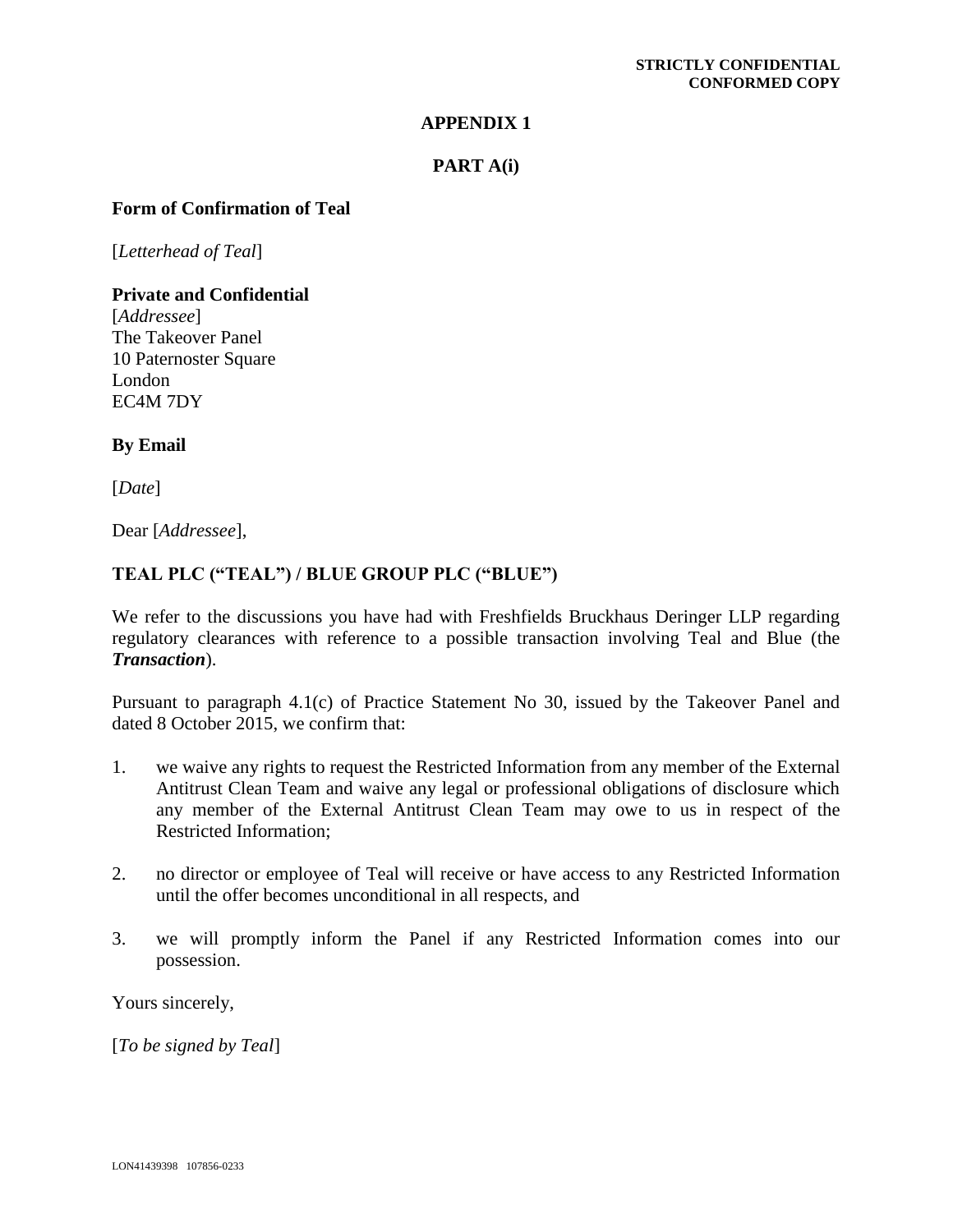#### **PART A(ii)**

### **Form of Confirmation of Blue**

[*Letterhead of Blue*]

**Private and Confidential [***Address of Teal PLC***]**

### **By Email**

[*Date*]

Dear [*Addressee*],

### **TEAL PLC ("TEAL") / BLUE GROUP PLC ("BLUE")**

We refer to the discussions you have had with Clifford Chance LLP regarding regulatory clearances with reference to a possible transaction involving Teal and Blue (the *Transaction*).

Pursuant to paragraph 4.1(c) of Practice Statement No 30, issued by the Takeover Panel and dated 8 October 2015, we confirm that:

- 1. we waive any rights to request the Restricted Information from any member of the External Antitrust Clean Team and waive any legal or professional obligations of disclosure which any member of the External Antitrust Clean Team may owe to us in respect of the Restricted Information;
- 2. no director or employee of Blue will receive or have access to any Restricted Information until the offer becomes unconditional in all respects; and
- 3. we will promptly inform you if any Restricted Information comes into our possession.

Yours sincerely,

[*To be signed by Blue*]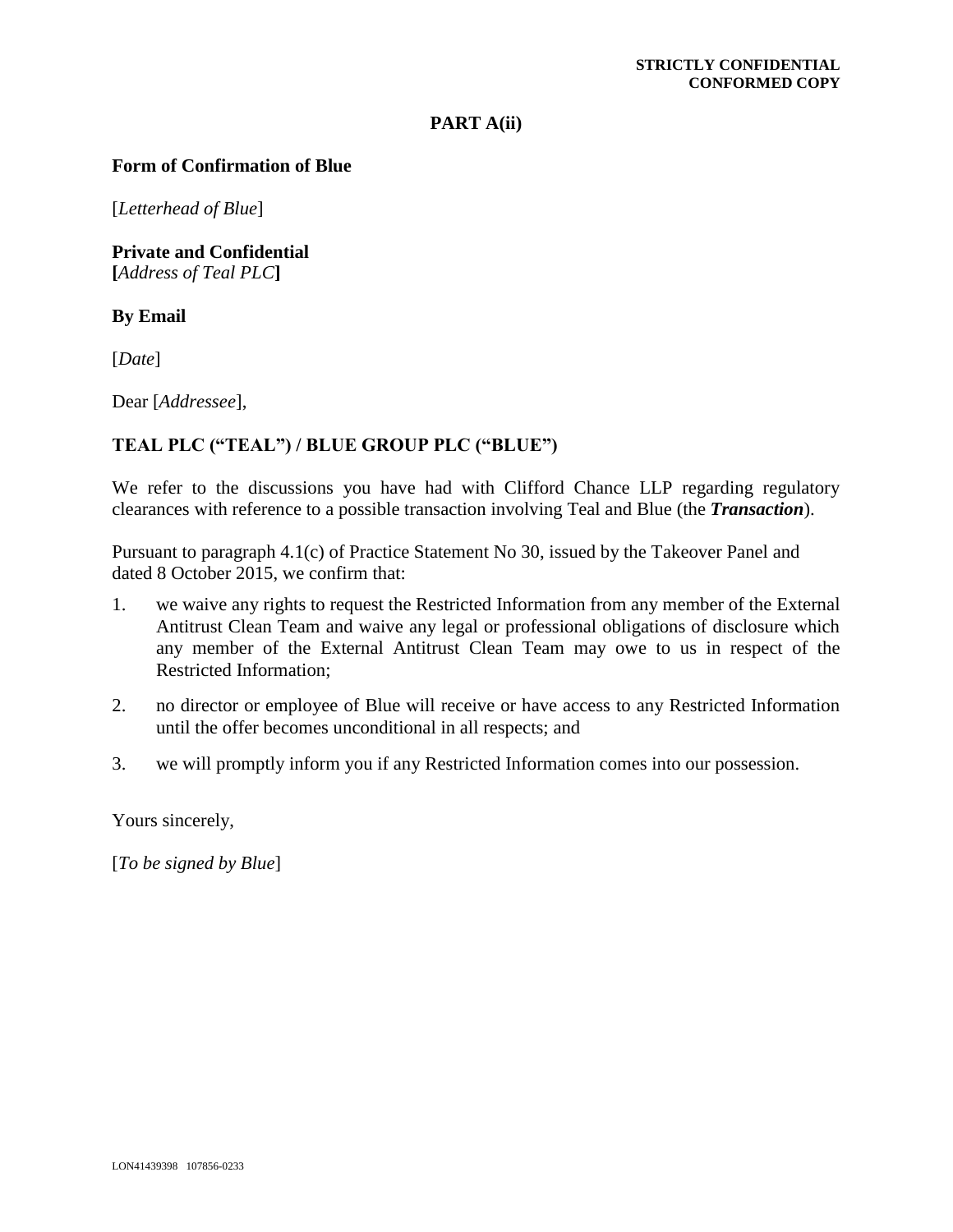### **PART B**

### **Form of Confirmation of Lead External Antitrust Legal Counsel**

[*Letterhead of Freshfields Bruckhaus Deringer LLP*]

# **Private and Confidential**

[*Addressee*] The Takeover Panel 10 Paternoster Square London EC4M 7DY

### **By Email**

[*Date*]

Dear [*Addressee*],

## **TEAL PLC ("TEAL") / BLUE GROUP PLC ("BLUE")**

We are retained as external counsel by Teal to advise on competition and/or regulatory clearances relating to a possible transaction involving Teal and Blue (the *Transaction*).

Pursuant to paragraph 4.1(a) of Practice Statement No 30 issued by the Takeover Panel and dated 8 October 2015 (*PS 30*), we attach in the Annex a list of the key individuals proposed to be included in the External Antitrust Clean Team, including their positions and roles on the Transaction.

Pursuant to paragraph 4.1(b) of PS 30, we confirm that we have appointed [*name of Responsible Person*] as the individual who has taken responsibility for ensuring that the procedures and information barriers will be implemented and complied with by Freshfields Bruckhaus Deringer LLP and who will review all advice to be provided by any member of the Clean Team to Teal to ensure that it does not disclose any Restricted Information or any other information which enables Teal to deduce the Restricted Information.

Pursuant to paragraph 4.1(d) of PS 30, we confirm that:

- 1. we will not disclose any Restricted Information, or other information which enables a person to deduce the Restricted Information, to Teal or any person outside the External Antitrust Clean Team other than the relevant regulatory authorities;
- 2. effective information barriers and procedures have been implemented in order to ensure that the Restricted Information may only be accessed by members of the External Antitrust Clean Team; and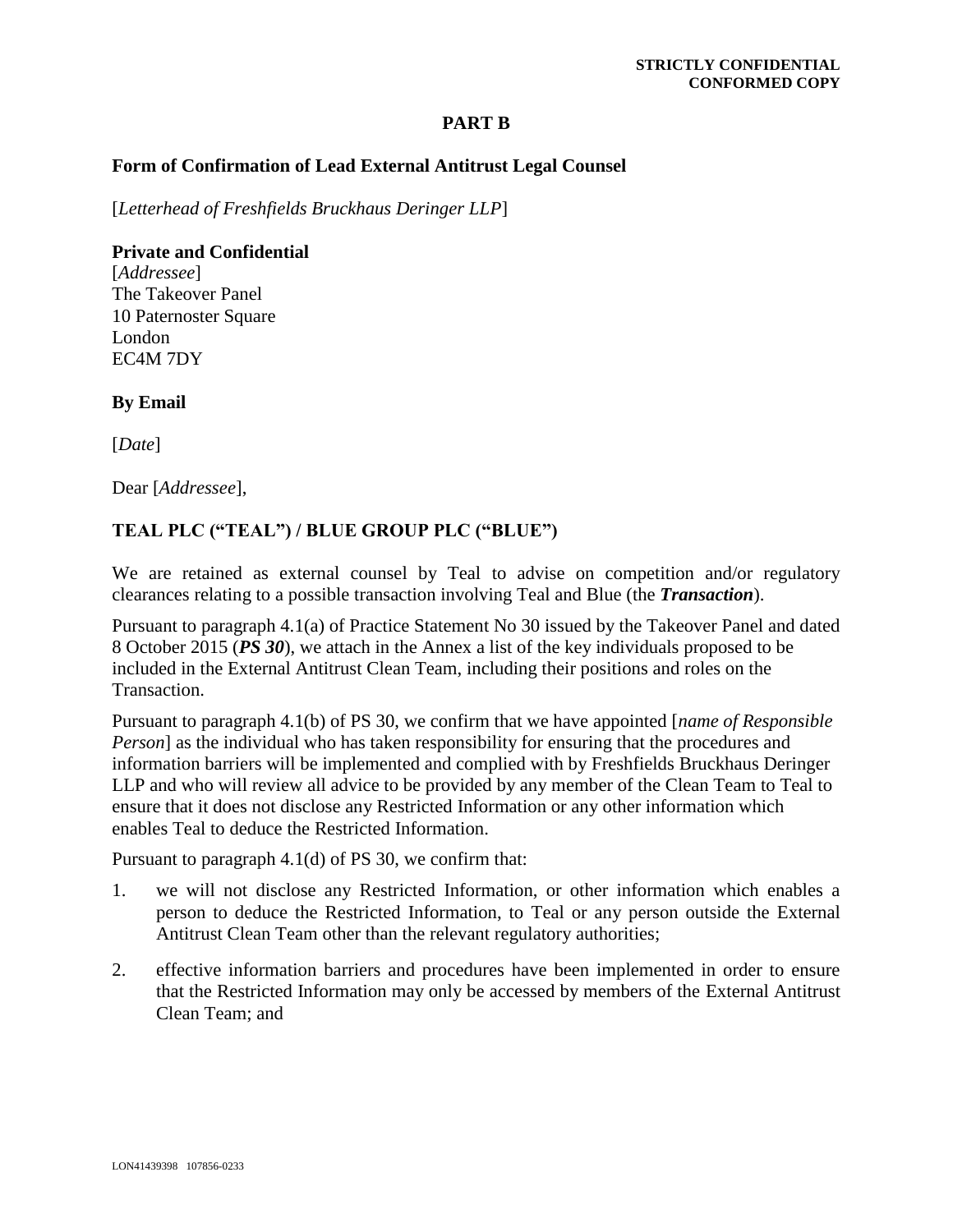3. we will promptly inform the Panel if we become aware that any Restricted Information has come into the possession of anyone other than the members of the External Antitrust Clean Team.

To the extent that it is determined to be necessary or appropriate to instruct law firms in other jurisdictions, we will provide the Panel with the names of any such additional firms to be instructed and will seek the Panel's permission to provide Restricted Information to them on the basis of PS30.

Yours sincerely,

[*Responsible Person must be signatory to this confirmation*]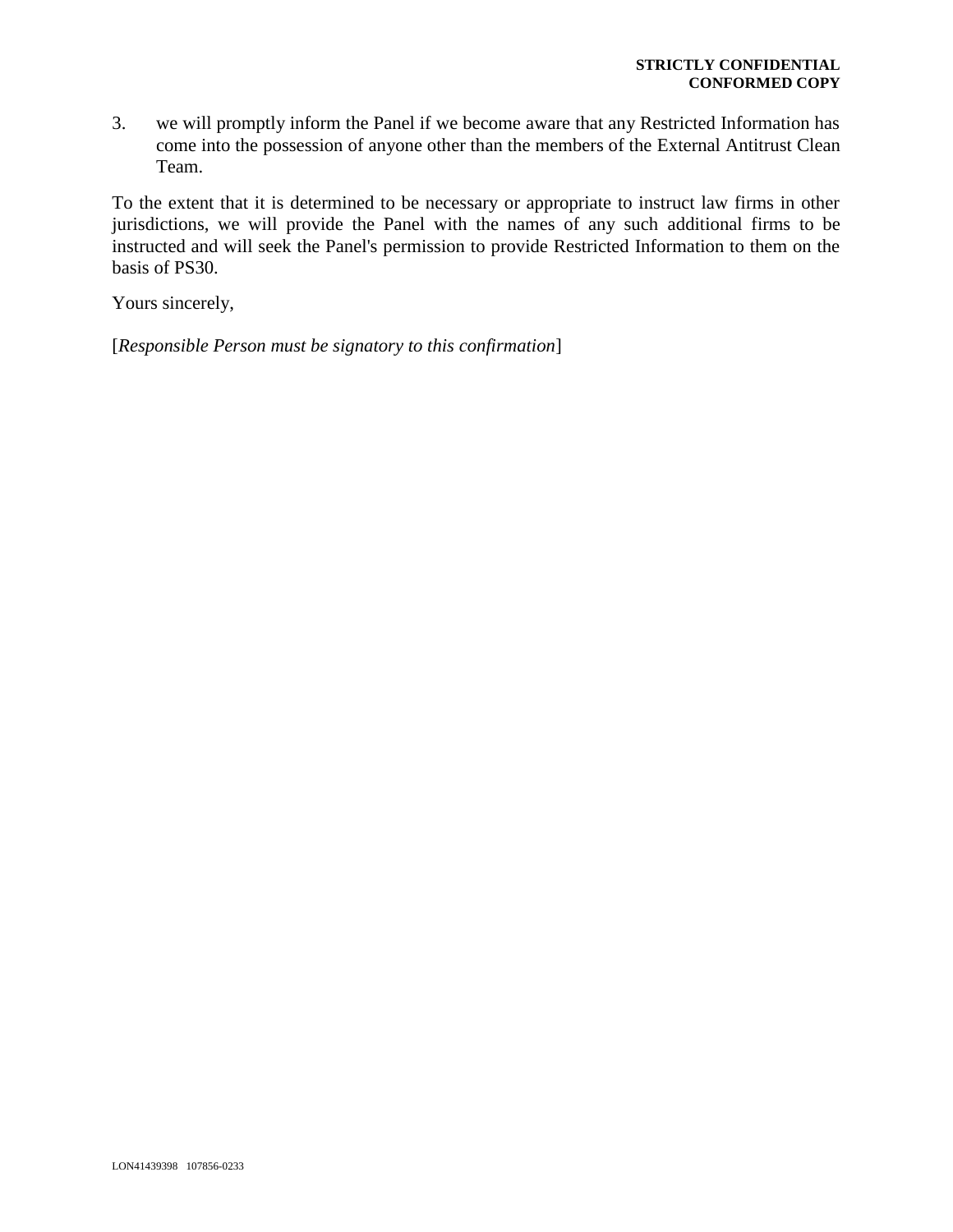### **ANNEX**

# **LIST OF KEY INDIVIDUALS PROPOSED TO BE INCLUDED IN THE EXTERNAL ANTITRUST CLEAN TEAM**

| <b>Name</b>              | <b>Position</b>  | <b>Role in the Transaction</b> |
|--------------------------|------------------|--------------------------------|
| Alastair Chapman         | Partner          | <b>Outside counsel to Teal</b> |
| Marie-Claire Strawbridge | Senior Associate | Outside counsel to Teal        |
| Diogo Santos Pereira     | Associate        | <b>Outside counsel to Teal</b> |
| Rikki Haria              | Associate        | <b>Outside counsel to Teal</b> |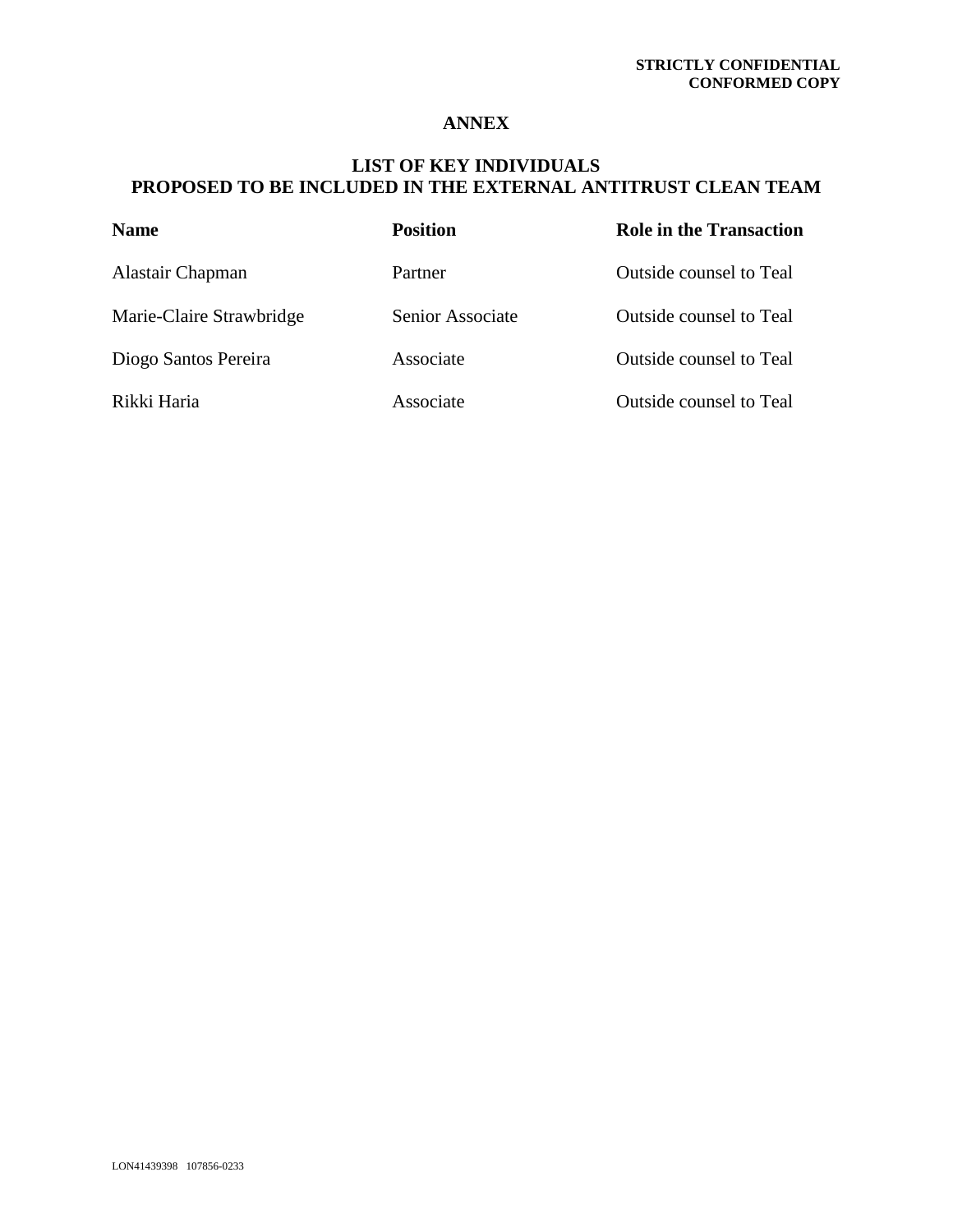### **PART C**

### **Form of Confirmation of Retained Expert Firm**

[*Letterhead of Frontier Economics Ltd*]

**Private and Confidential** [*Addressee*] The Takeover Panel 10 Paternoster Square London EC4M 7DY

**By Email**

[*Date*]

Dear [*Addressee*],

### **TEAL PLC ("TEAL") / BLUE GROUP PLC ("BLUE")**

We are retained by Teal to assist in the economic analysis and preparation of filings and submissions for competition and/or regulatory clearances in relation to a possible transaction involving Teal and Blue (the *Transaction***)**.

Pursuant to paragraph 4.1(a) of Practice Statement No 30 issued by the Takeover Panel and dated 8 October 2015 (*PS 30*), we attach in the Annex a list of the key individuals proposed to be included in the External Antitrust Clean Team, including their positions and roles on the transaction.

Pursuant to paragraph 4.1(b) of PS 30, we confirm that we have appointed [*name of Responsible Person*] as the individual who has taken responsibility for ensuring that the procedures and information barriers will be implemented and complied with by Frontier Economics Ltd.

Pursuant to paragraph 4.1(d) of PS 30, we confirm that:

- 1. we will not disclose any Restricted Information, or other information which enables a person to deduce the Restricted Information, to Teal or any person outside the External Antitrust Clean Team other than the relevant regulatory authorities;
- 2. effective information barriers and procedures have been implemented in order to ensure that the Restricted Information may only be accessed by members of the External Antitrust Clean Team; and
- 3. we will promptly inform the Panel if we become aware that any Restricted Information has come into the possession of anyone other than the members of the External Antitrust Clean Team.

Yours sincerely,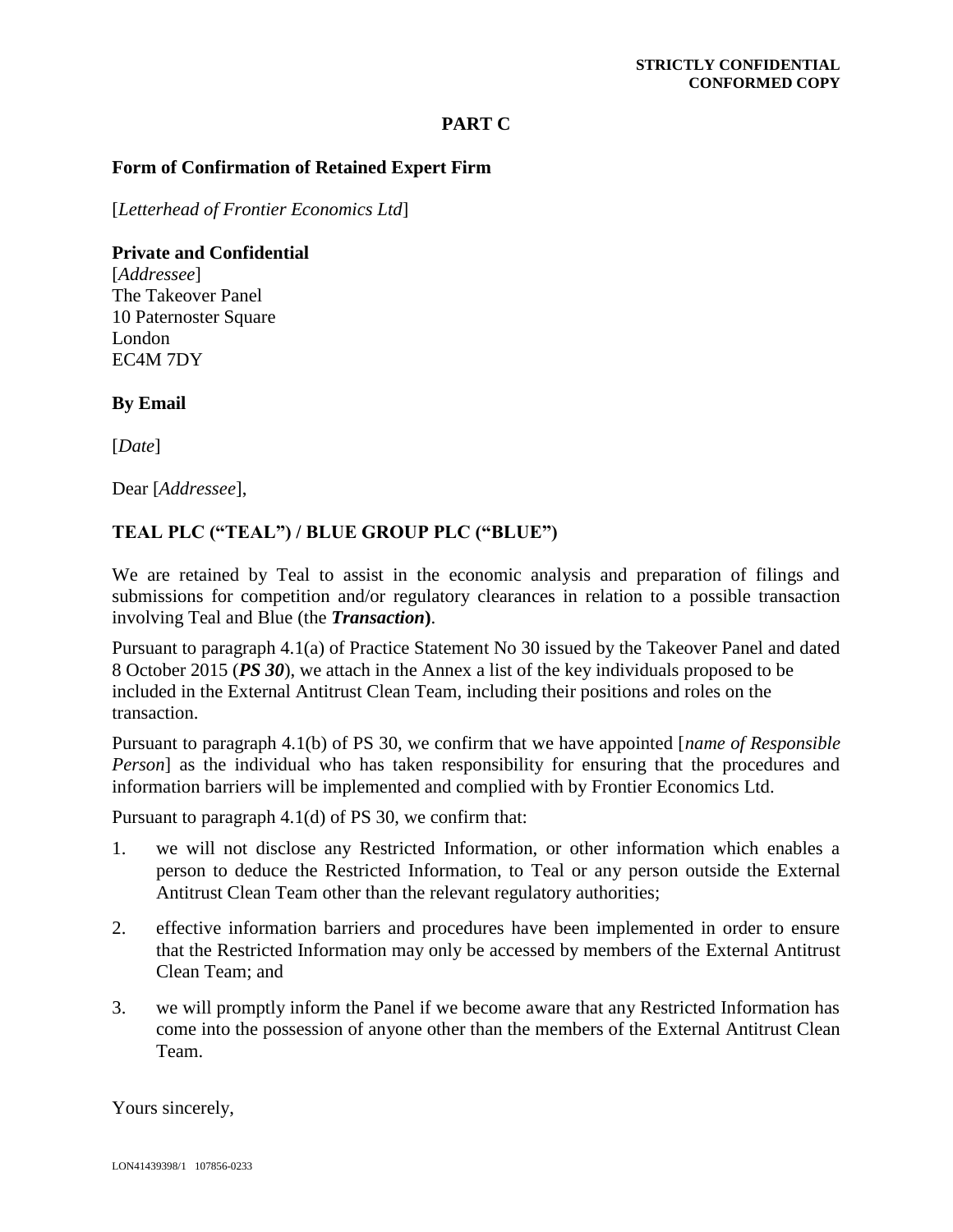[*Responsible Person must be signatory to this confirmation*]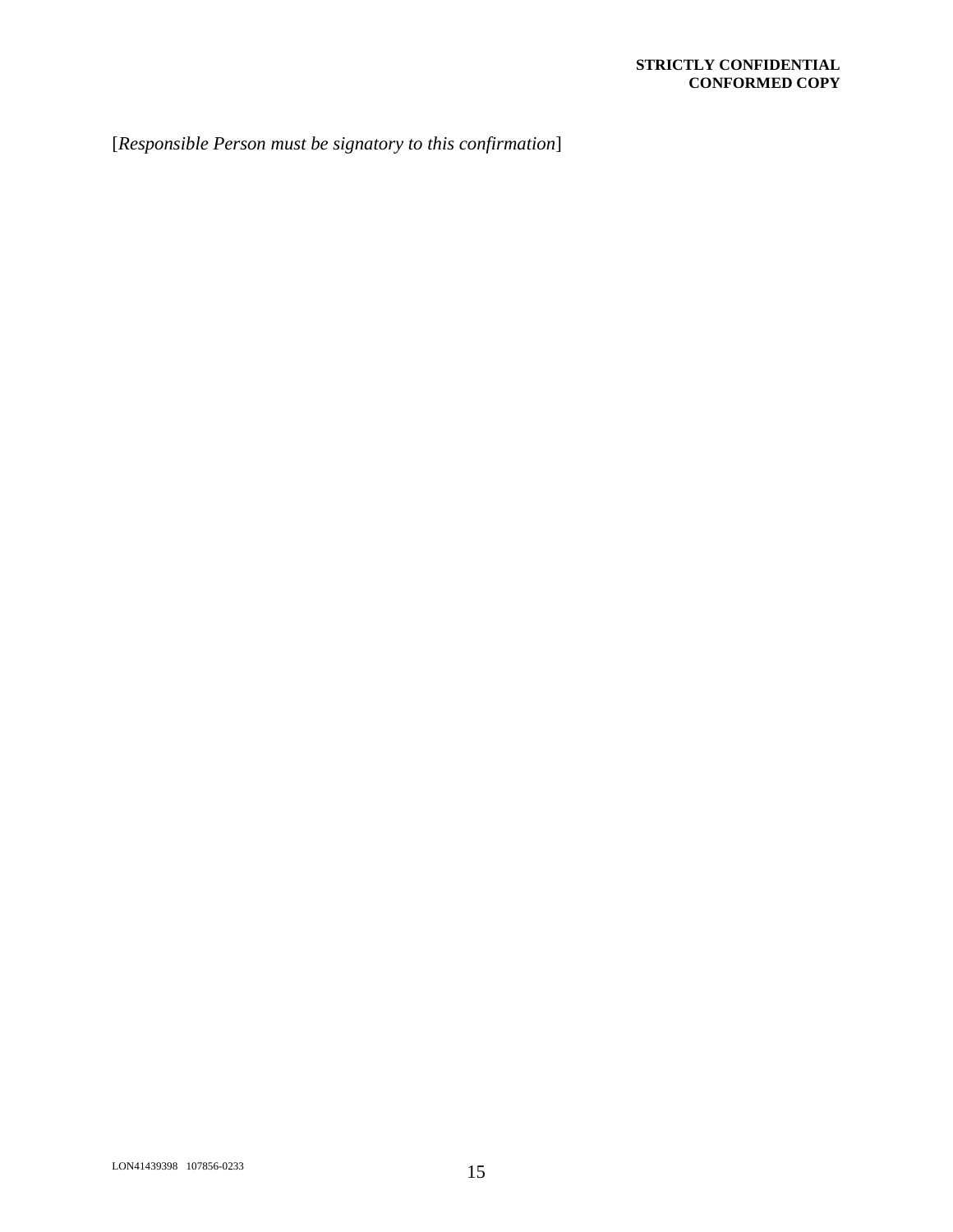### **ANNEX**

## **LIST OF KEY INDIVIDUALS**

# **PROPOSED TO BE INCLUDED IN THE EXTERNAL ANTITRUST CLEAN TEAM**

| <b>Name</b>            | <b>Position</b>           | <b>Role in the Transaction</b> |
|------------------------|---------------------------|--------------------------------|
| Simon Gaysford         | Director                  | Economic expert to Teal        |
| Phil Maggs             | Director                  | Economic expert to Teal        |
| David Parker           | Director                  | Economic expert to Teal        |
| <b>Richard Bradley</b> | <b>Associate Director</b> | Economic expert to Teal        |
| Tim Black              | Consultant                | Economic expert to Teal        |
| <b>Andrew Booth</b>    | Consultant                | Economic expert to Teal        |
| Adam Lapthorn          | Analyst                   | Economic expert to Teal        |
| Eli Rezinsky           | Analyst                   | Economic expert to Teal        |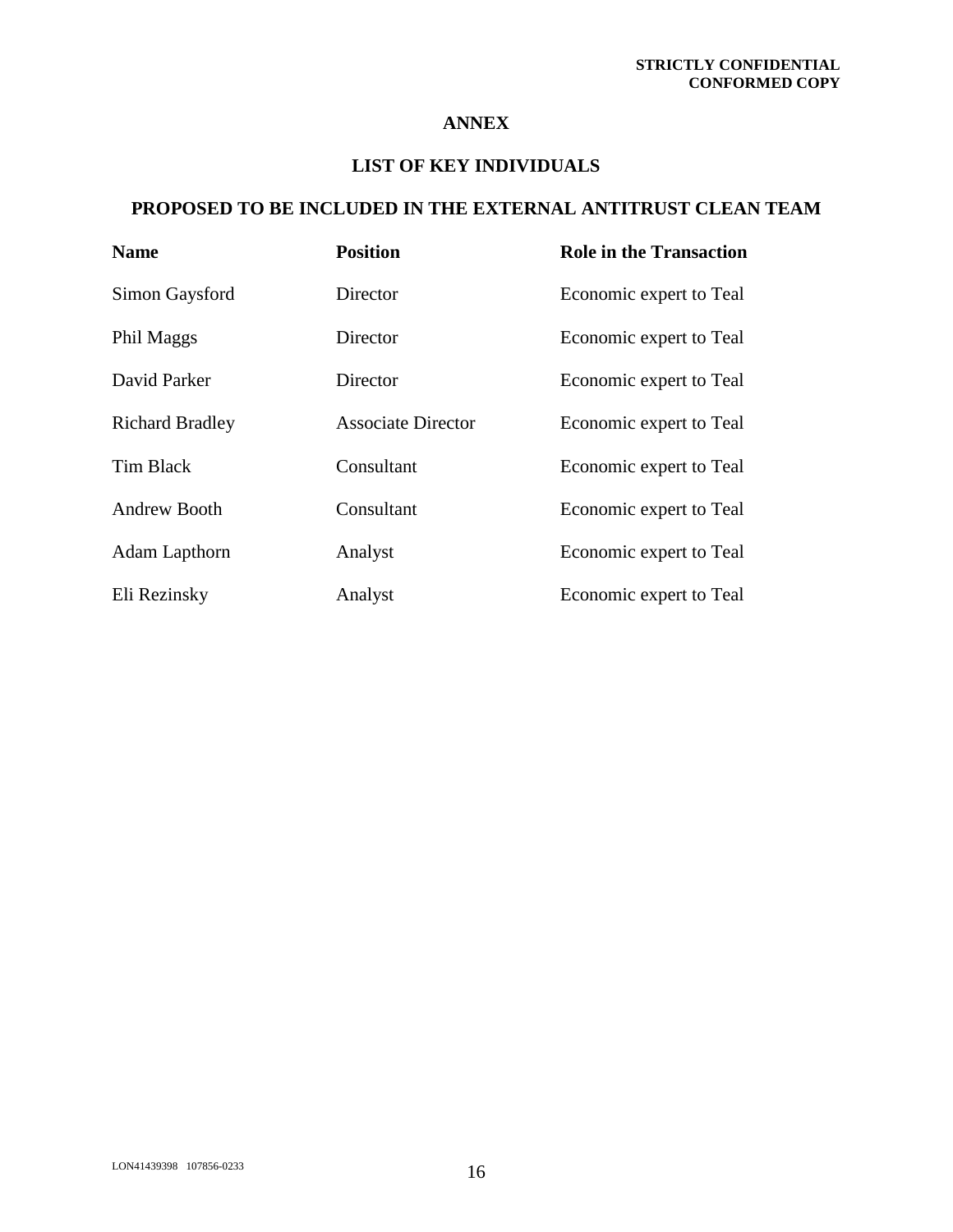### **APPENDIX 2**

- 1. Restricted Information will not be received by or made available to Teal, provided, however, that members of the External Antitrust Clean Team may share the conclusions that they reach based on the Restricted Information for the purposes of providing Teal with advice on any antitrust risks associated with the Transaction, provided that such conclusions will not disclose the Restricted Information or any other information that enables the recipient to deduce the Restricted Information. Pursuant to paragraph 4.1(b) of Practice Statement 30 of the Panel, Freshfields Bruckhaus Deringer LLP confirms that Alastair Chapman has been appointed as the individual who will review all advice to be provided by any member of the External Antitrust Clean Team to Teal to ensure that it does not disclose any Restricted Information or any other information which enables Teal to deduce the Restricted Information.
- 2. To the extent that any merger notifications, filings and submissions themselves include Restricted Information and (whether in draft or as submitted) are shared with Teal, Restricted Information will be redacted before these documents are shared with Teal.
- 3. To the extent that Teal or any of its other advisers (not being members of the External Antitrust Clean Team) are to participate in meetings or calls with any relevant antitrust or regulatory authorities or are to receive correspondence from any such authorities, then appropriate arrangements will be put in place to ensure that no Restricted Information is provided to Teal or such other advisers.
- 4. Restricted Information will be provided separately from any other data and information being provided in connection with the Transaction (e.g. non-confidential business information needed for antitrust analysis, any other information exchanged by the parties for the purposes of due diligence or other analysis required in connection with the Transaction).
- 5. Restricted Information will clearly be identified as "*outside counsel / retained experts only*".
- 6. Restricted Information will be properly ring-fenced by the receiving external advisers (including from the corporate and transactional legal deal teams).
- 7. To the extent that Restricted Information is provided by email, or documents or materials containing or derived from the information are circulated by email, all such emails or documents will be filed to a separate ring-fenced filing system to which there is restricted access.